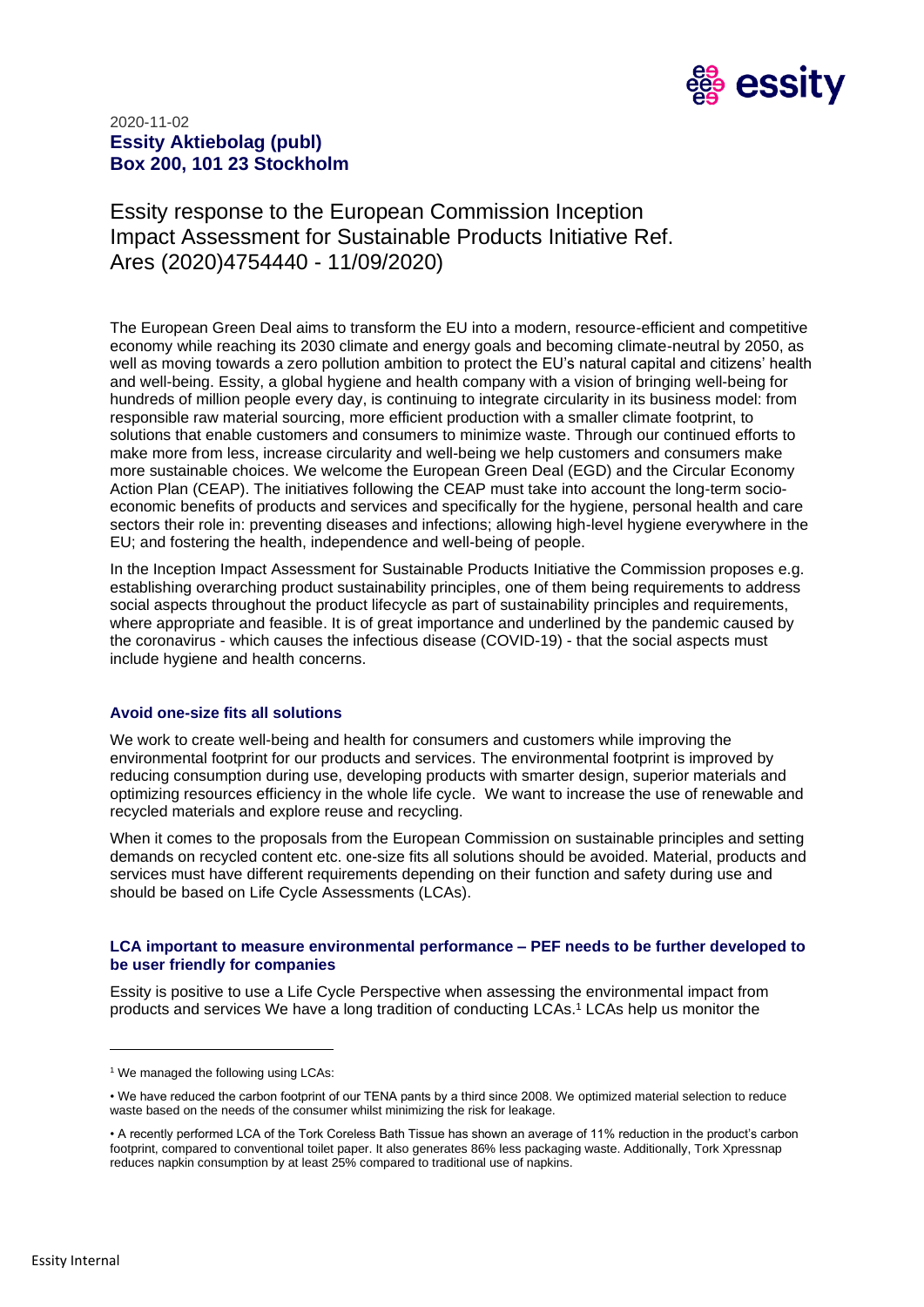

environmental performance of our innovations. This includes environmental impact from suppliers and our own production, superior materials, as well as smarter product design. Essity recognizes that PEF is an important tool and we have been contributing during the phase of testing and developing the method. However, the PEF methodology needs to be further developed to be more user friendly for companies. Its methodology and databases still need further development and we are eager to be involved in and contribute to this upcoming work.

Therefore, it is important that the EU PEF should be a voluntary system and that it is developed in close co-operation with stakeholders. It is beneficial to have clear guidelines for green claims based on ISO Standard 14021. Guidelines for environmental claims on a more detailed level should be created per industry sector to secure relevance and credibility, and the European Commission should:

- take account of Life Cycle Perspective, based on ISO14040-series and already developed category rules for personal care and tissue products. This will support a sound European PEF methodology.
- $\triangleright$  co-ordinate the work in developing sector-specific rules, in close collaboration with stakeholders, such as industry actors, public authorities, academia and NGOs.

### **Labeling and self-declared claims based on ISO 14021 should empower the consumer in the green transition**

Essity develop our business model to help consumers make more sustainable choices. We aim to design l Essity products and services to promote sustainable consumption and behaviors, where everything is used, and amount of waste is reduced. We need several ways to promote sustainability and drive changed behaviors. One of the areas under the sustainable product policy is to establish EU rules for setting requirements on mandatory sustainability labelling and/or disclosure of information to market actors along value chains in the form of a digital product passport. In order to empower the consumer in the green transition it is important to underline that the Commission should:

- $\triangleright$  Encourage and support the adoption of nudge policies to bring about positive changes in consumer behavior based on the Commission's own study on behavioral economics; and the multiplication of regulatory labelling schemes
- $\triangleright$  Labels should not come at the expense of brand and product information that companies need to communicate (i.e. brand recognition, conditions of use and own good practice).
- $\triangleright$  Any labels should be developed together with the relevant trade organization to secure relevance
- $\triangleright$  Concentrate efforts on labelling that supports consumers to better disposal of products (i.e. anti-littering and separation of waste).
- $\triangleright$  Support current national, European and international initiatives for the development of digital labelling as an alternative or a supplement to physical product information and adopt a coordinated approach to allow for digital means to provide product information in EU legislation.

It is also important that the multiplication of labels should not come at the expense of brand and product information that companies need to communicate (i.e. brand recognition, conditions of use and own good practice). Furthermore, any on-pack label/marking should proportionate to the actual size of the packaging, and relevant and feasible in terms of its positioning on the packaging. Depending on the overall space available on the packaging, only a limited amount of information may

<sup>•</sup> We have reduced the climate impact of Libero diapers by up to 25% since 2008 for the whole life cycle.

<sup>•</sup> We are rolling out a sustainability initiative for the Baby business in Germany, introducing 30% recycled (PCR) plastic in the baby packaging.

<sup>•</sup> Early 2020 we introduced packaging made of renewable materials on a significant part of our portfolio, for example feminine liners, Ultra towels and Maxi towels. Our towels plastic packaging is now made from at least 50 percent renewable sources, using responsibly grown sugar cane and our liners paper packaging are made from 100 percent renewable fibers.